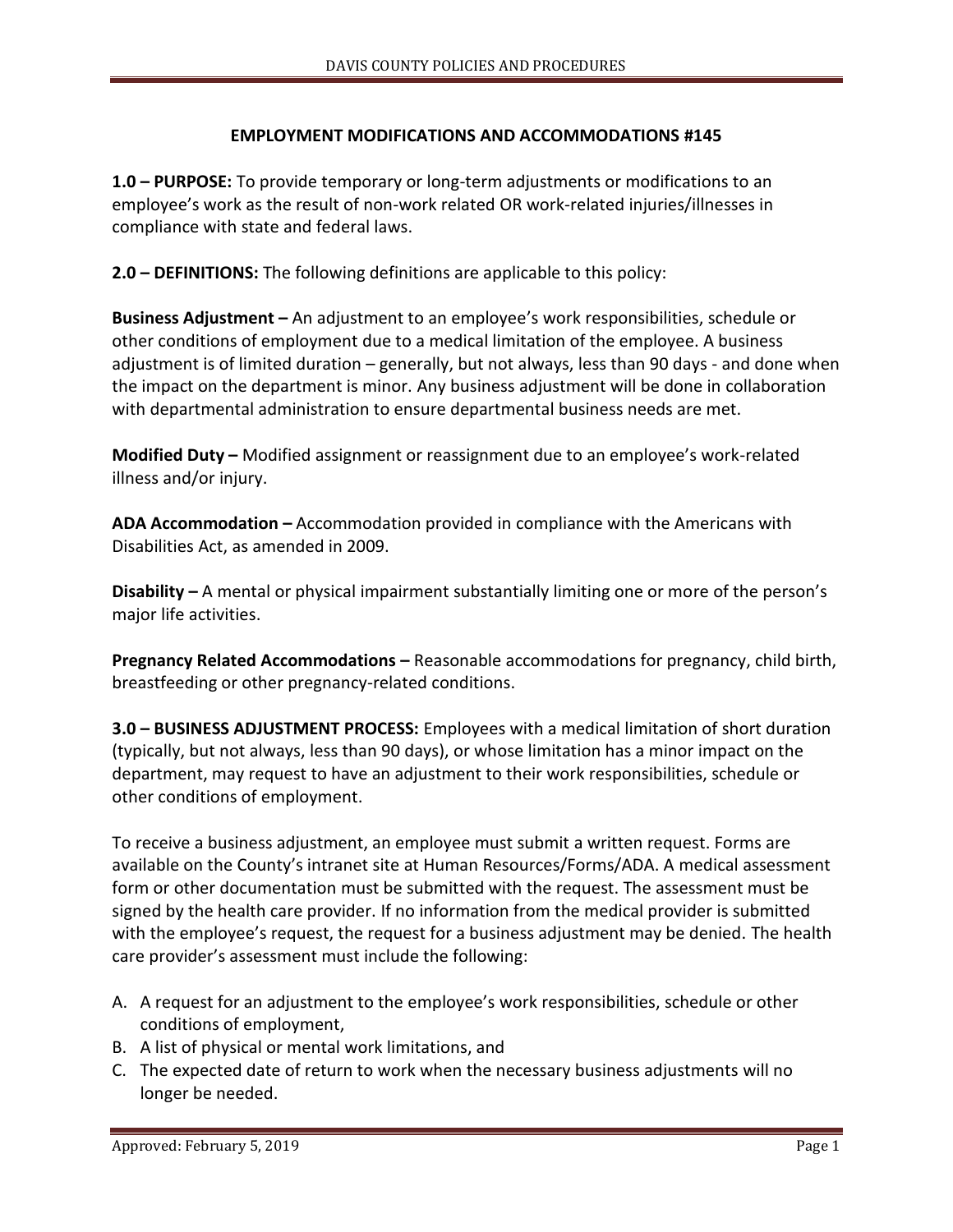Supervisors in the departments must notify their Human Resources (HR) Generalist any time a business adjustment is requested. Departments should use discretion in balancing the benefits and disruptions of employees working less than full duty. Any business adjustment will be done in collaboration with departmental administration to ensure departmental business needs are met.

Department management will work through HR to evaluate the request and will not contact the employee's health care provider. If more information is needed, HR will ask the employee to provide additional information from the health care provider. If the additional information is not provided, the request for a business adjustment may be denied. Medical documentation collected during the process should be sent to HR and not maintained by the department.

If the business adjustment is approved, it is the responsibility of the employee to work within the physical limitations specified by the medical provider and to perform only the duties which are consistent with the limitations. An employee who is unable to return to full duty at the end of the business adjustment may request a leave of absence or accommodation under the ADA. An employee who is unable to return to full duty should consult with HR regarding their options available under County policy.

**4.0 – MODIFIED DUTY:** The County will make reasonable efforts to provide employees with modified duty work assignments following a work-related injury when the treating physician imposes temporary physical restrictions. As long as the assigned modified duty work does not violate the treating physician's imposed physical restrictions, the employee is expected to return to work. Refusal of a modified duty assignment will generally result in the termination of Workers' Compensation indemnity benefits.

The County will determine appropriate work hours, shifts, duration and locations of all modified-duty work assignments. The County reserves the right to determine availability, appropriateness and continuation of all modified duty assignments and job offers.

The modified duty assignment will be periodically reviewed by the County to determine the appropriate duration and activity. Upon receipt of a release to return to work with no restrictions, the modified duty assignment will terminate. For more information, Refer to Policy Workers' Compensation #190.

**5.0 – ADA ACCOMODATIONS:** In accordance with all applicable laws, it is the County's policy to not discriminate against qualified individuals with a disability with regard to any aspect of employment. The County recognizes some individuals with disabilities may require reasonable accommodations. If an employee is disabled, or becomes disabled, and requires a reasonable accommodation, the employee should contact the HR Generalist designated to their department to begin the interactive process.

A. The interactive process includes, but may not be limited to, discussing the employee's disability, limitations and possible reasonable accommodations which may enable the employee to perform the functions of their position. Possible reasonable accommodations